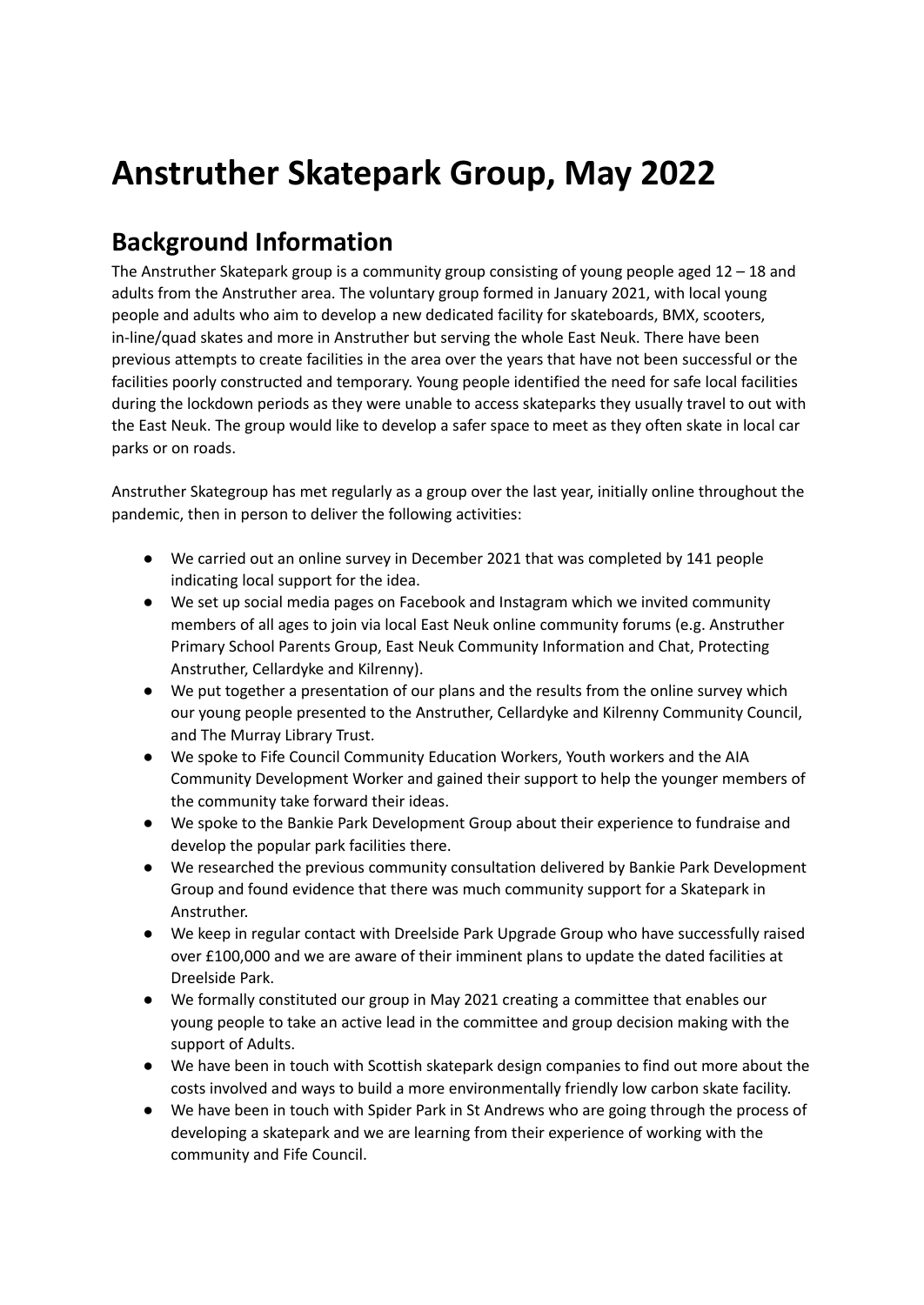- We have held joint meetings with Dunfermline and Spider Park groups to investigate Low-Carbon construction methods for skateparks and raised this with Fife Council.
- We have spoken to our teachers and staff at Waid Academy about our group and getting involved in a proposed development in our local community.
- We made a short film which was put together by local filmmaker Bill Bruce, Different Video. This was screened at Anster Cinema and shared online in February 2022.
- We are building links and meeting with representatives of Fife Council who have project management experience building skateparks in other areas of Fife. We are grateful that Fife Council have agreed to advise us on what is required for a project of this scale and support us take forward the project to get permission in place, project manage the build and maintain the finished skatepark as a community facility. (Working closely with Fife Council and their agreement to maintain a facility is required as a condition to secure funding from most large funding bodies.)

### **Community Events**

To date we have held two public community events to raise awareness of our group and encourage members of the community to get involved. We made our own promotional posters, and these were displayed locally around Anstruther and on shared on social media pages:

- Anstruther Skate Jam at Bankie Park in November 2021 (70 people attended)
- Skate Film Takeover event at Anster Cinema, Dreel Halls in February 2022 (25 people attended)

# **Fundraising**

With the encouragement of our local Community Council and a group of supportive adults we started to apply for funding to reach our target of £150,000. We applied to Silverdykes Liaison Committee Section 75 funds and successfully received £29,000, and an additional £1,000 from Fife Council.

Our young people have phoned and written to local smaller funders too and secured funding from The Murray Library Trust of £750. We have started setting up a CrowdFunder campaign in the spring to allow local people to contribute as well.

With the support of local councillors we were awarded £20,000 at North East Fife Area Committee in March 22 for a Skatepark in the East Neuk. There a number of other local funders who have pledged support once a site has been agreed.

With £50750 secured so far we are now looking to the larger funders such as Fife Environment Trust Sports Lottery to reach our goal but this will only be reached with local support. A Crowd funding drive will take place in the summer to boost awareness,s support funding bids and increase funds.

# **Community Consultation**

At the beginning of our project in December 2021 (during the first lockdown of the Coronavirus pandemic) we carried out an online only survey which was completed by 141 people indicating initial local support for the idea to build a skatepark in Anstruther. We created a [presentation](https://drive.google.com/file/d/1kF1sdaFD1Ld3WOd1VbVw0SF8zMkGbysa/view?usp=sharing) to share information about our ideas and the results of the survey on social media through a [SWAY](https://sway.office.com/ShL2crKtMdZPEq3j?ref=Link) and presented the results to the Anstruther, Cellardyke and Kilrenny Community Council (8<sup>th</sup> Feb 21) and the Murray Library Trust (March 21).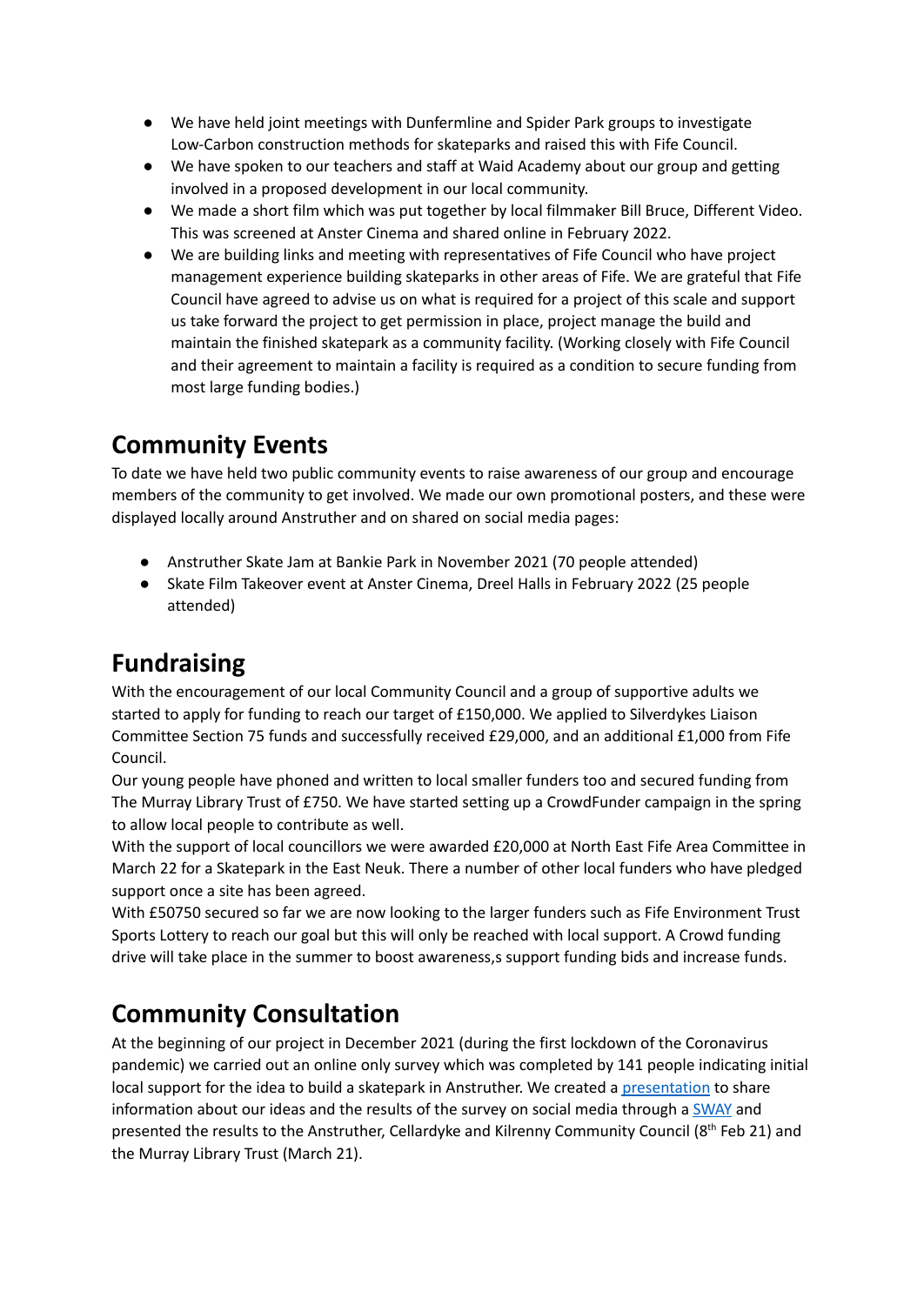Our young people were supported to deliver a community consultation and discuss the ideas with their peers at The Waid Academy, on Wednesday 9<sup>th</sup> March 2022. We surveyed 67 young people during their lunch break with support of the FC Community Education Worker and AIA Community Development Worker.

We are interested in gathering the views of the wider Anstruther and East Neuk community to include as many stakeholders as possible to identify the most suitable location for a new Skatepark facility. Local responses and concerns will be taken into consideration to inform future development plans and shape the new facility according to potential user and residents' needs. Our consultation will evidence if there is a community need for safe and accessible local skate facilities for the younger members of our community and visitors to the area.

### **Anstruther Skatepark Group Community Survey**

The survey will take place from Monday, 23 May, until Monday, 13 June 2022. We aim to conduct the community survey to inform our project plans and take the results into account, reporting the results back to the community in due course. Please bear in mind that we are a group of young people and volunteers, we are not experts in this area and have limited resources as a voluntary community group.

The survey can be completed in person at our Community Consultation and Information Meetings:

- Wednesday 25 May, 6:30-8:30pm, Cellardyke Town Hall
- Friday, 27 May, 2-4pm, Dreel Halls
- Saturday, 11 June, 2-4pm, Co-op
- Sunday, 12 June, 2-4pm, Co-op

Support will be provided on these dates to assist all abilities complete the survey on paper copy, phones, tablet or laptops.

#### **The survey can be completed online via:**

Click link on Social media: Anstruther Skatepark Facebook page, Anstruther Skatepark Instagram page, Anstruther Skatepark [linktr.ee.](https://linktr.ee/anstruther.skatepark)

We will ask for links to be circulated and shared by local organisations, to key stakeholder community groups including (but not limited to) – Anstruther Info, Anstruther Primary School Parents App, Waid Academy Parents App, Bankie Park and Keep Bankie Park Green Groups, Dreelside Park Upgrade Group, Anstruther Tennis Club, Anstruther Primary School Parents Group, Anstruther Bowling Club, Anstruther Allotments group, Dreelside Woods group. We will also contact local church groups, East Neuk Frail and Elderly group, local care homes and East Neuk Foodbank.

#### **Information about the survey:**

Information about the community survey can be accessed via:

● A poster with a scannable QR code link will be displayed at the Anstruther Co-op and other local businesses willing to display, on public notice boards at outdoor sites around Anstruther, Cellardyke and Kilrenny. If possible, also further afield at other East Neuk Villages – Crail, St Monans, Pittenweem.